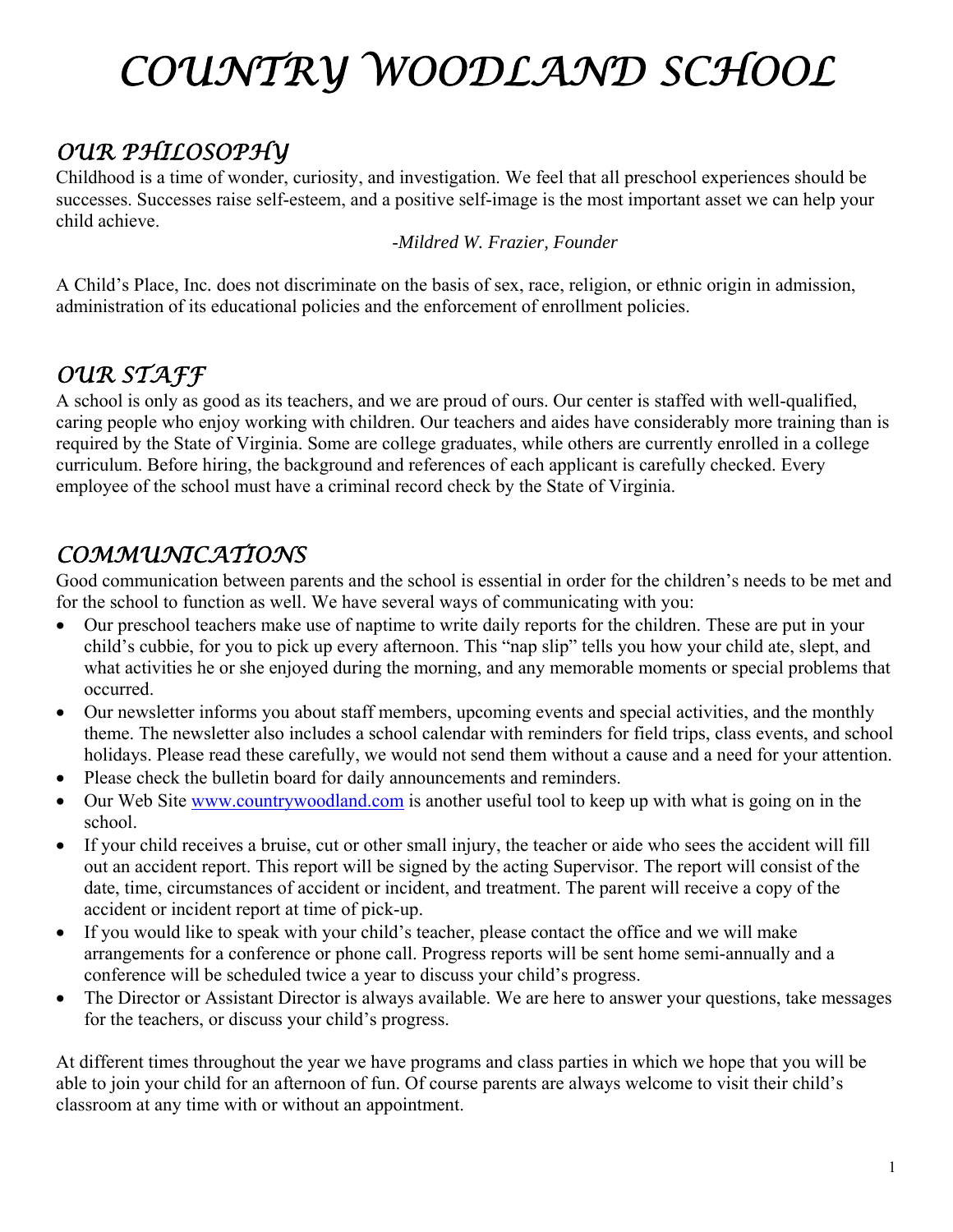Please let your child's teacher or someone in the office know of any significant changes to your child's routine or living situation. Young children react to changes at home with changes in behavior. Often they cannot tell us with words what is bothering them. They show their discomfort by crying, hitting, backsliding on toilet training, etc. If we know what your child is reacting to, we can be more understanding and respond more appropriately to your child's behavior. Thanks for helping us to keep these communication lines open.

#### *HOURS OF OPERATION*

We open at 7:00am and close promptly at 6:00pm. All children must be picked up by that time. We are closed as noted in our registration letter and annual calendar. Of course, if you are late someone will remain with your child. A late fee of \$15.00 will be charged for the first 15 minutes, or any portion thereof if your child is here after we have closed at 6:00 pm. There will be a charge of \$1.00 for each additional minute you are late after the initial 15 minutes. At 7:00, if no contact has been made with the parents or an emergency contact, 911 and social services will be called.

#### *TUITION AND FEES*

Tuition is charged weekly and payable by Wednesday of each week. A tuition week is Monday-Friday. The school will be closed on holidays listed on our annual calendar. Your tuition remains the same regardless of holidays, vacations, illness, snow days, or other acts of nature or man made. A delinquent charge of \$15.00 will be assessed if the payment is not received by Wednesday of each week. If the bank returns a check to us, your account will incur a \$30.00 fee.

#### *WITHDRAWL AND DISENROLLMENT*

A two-week written notice must be given before disenrolling a child. Regular tuition charges apply to this two -week period. Two week written notice is required for withdrawal of your child for any reason, or parents will be charged for that period. If you withdraw your child you cannot re-enroll your child for at least 30 days. A new enrollment fee and activity fee will be required when you re-enroll your child.

Examples of possible disenrollment of your child, may include, but are not limited to, acts or threats of violence, unresolved differences with a parent or a child, or non-payment of fees. Every effort to resolve conflicts will be made, however, should disenrollment be the final outcome, the Director and Executive Administrator, make the decision.

#### *HOLIDAYS*

Please see our annual calendar.

#### *SNOW AND EMERGENCY CLOSINGS*

#### **We are CLOSED if the Federal Government is closed.**

#### **If the Federal Government remains open- We will do everything possible to remain open.**

 If **liberal leave** is granted to Federal Government employees, you should receive notification by our new "**One Call Now**" system if the center is closing for the day or if you have any questions please call the center answering machine. If the Federal Government releases its employees early, all centers will close as quickly as possible and you will be notified by the automated call system or by email to pick up your children. A report is issued by "One Call Now" verifying that all parents have been contacted.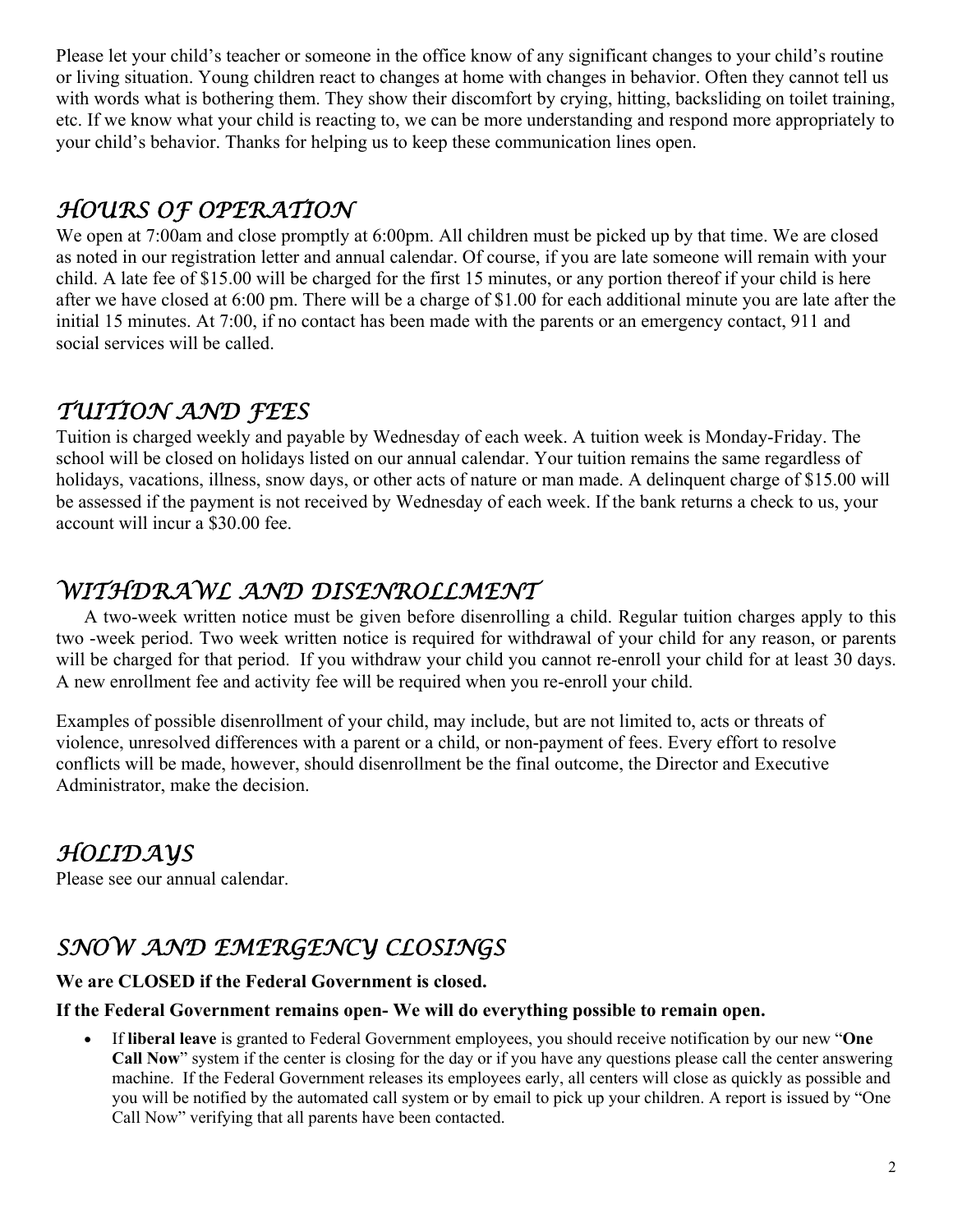- If the Federal Government report time for their employees is delayed or Fairfax County Schools are closed, our opening hours will change you will receive a call or email about the opening time of the center.
- In a weather emergency if you have not received an automated call or email by 6:30 am please check the center answering machine for a message about closing or our web site.

#### **If Fairfax County Schools are closed, the centers will not open before 9:00 AM.**

- 1. A final decision about the **closure** of the centers for the day will be made and put on the center's answering machine or sent out by the automated system no later than 6:30 AM. Should Fairfax County Schools be closed two consecutive days, our centers will make every effort to open on time the second day. "**One Call Now**" will notify all parents about the opening time for the second day. Notices will also be posted at the centers.
- 2. If Fairfax County Schools have a delayed opening, schools will open on time. In the event of a situation where circumstances are beyond our control and we would have to open late you would be notified by the automated calling system.

All schools are equipped with emergency supplies and have emergency procedures in place to follow should it become necessary. Please make certain you have the phone number of your child's center. We also ask if your work, cell, or emergency numbers have changed, that you update them with the office.

If the power or water is out at the center at 7:00 AM, the center will remain closed for the entire day. If the power should go out during a storm, the center will contact parents and will close immediately. This is a licensing regulation.

#### *ADMISSION*

Country Woodland is open to boys and girls of all races, religions, and nationalities. Ages of acceptance are from 8 weeks to 5 years. If we do not have space available, we will gladly put your child on our waiting list. Before a child is put on the waiting list or enrolled, we recommend one or both parents personally visit the school with your child. To be enrolled, your child will need:

- A registration form completed and signed by a parent or guardian.
- Payment of the registration fee.
- Proof of child's identity and age. (I.e. certified copy of birth certificate, notification of birth, baptismal record.)
- A health form, included in this packet, completed by your child's doctor.
- An Emergency Medical Form provided in this packet.
- An extra set of clothes-pants, shirt, socks, and underwear for the use in the event of toileting accidents, spills, etc… (Please clearly mark all items with child's name.)
- Copy of custody agreement, if applicable.
- An annual update of your childs records will be required by the center. This is to ensure accuracy of your childs records.

## *REGISTRATION*

The attached forms are necessary for registering your child at Country Woodland School. Before your child may attend school, the registration application, enrollment agreement, emergency medical authorization, proof of identity, and the immunization section on the green school entrance physical examination form must be completed. The school entrance physical examination form must be completed within 30 days of enrollment.

Should you have any questions regarding the forms, please contact the office at Country Woodland School.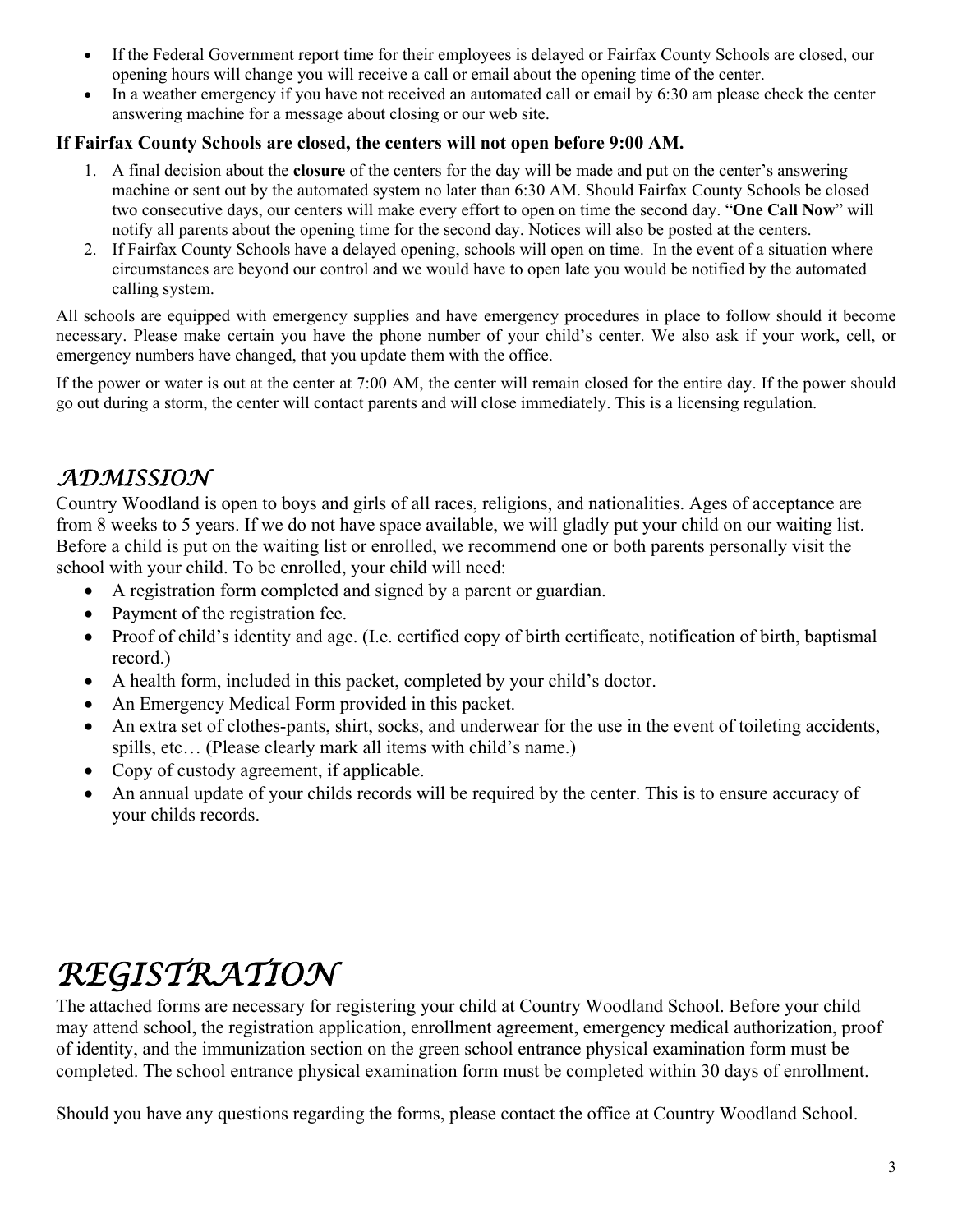#### *REGISTRATION FEE*

A program registration fee will be collected prior to enrollment for both the fall and summer sessions. All students will submit new registration forms with these annual fees. Infants 8 weeks-12 months, are required to have two weeks deposit on account along with a registration fee prior to enrollment. This is a one-time registration fee until the child turns 12 months. At which time, standard policies and procedures apply. These non-refundable fees will guarantee your child's placement in Country Woodland School.

#### *CLASSROOM AND NAP MAT FEES*

At the time of enrollment, each family is required to pay a non-refundable \$90.00 class fee per child. This fee will be used to fund any classroom materials, field trips, and special events, such as visiting theater groups. Parents will be notified prior to a field trip or event. This method ensures that all children may participate in scheduled events, and that teachers do not need to collect/track money from individual students.

An additional class fee will be required upon enrollment in the summer program.

Also at the time of enrollment, a \$50.00 fee is required for a nap mat. Each child will receive their own mat, which has an attached blanket and pillow, and a Country Woodland School bag to carry/store the mat. This mat must be taken home for laundering on Fridays and returned to school each Monday. Infants are not required to pay any activity fees or nap mat fees, until the age of 12 months.

#### *HEALTH FORMS*

A certificate from your child's doctor, including immunization record must be in our files in order for your child to attend. This is a State of Virginia licensing requirement. Proof of updated immunizations is required. Approved forms are included in this packet. Please help us avoid preventable problems by alerting us to any chronic ailments, allergies, or food sensitivities that your child may have. Have your pediatrician note these on your child's health form.

#### *EMERGENCY MEDICAL FORMS*

This is one of the most important things that you can do for your child's protection. This form must be completed before you your child may be registered. Please keep all phone numbers and contacts current. This form is always available should an emergency arise. These forms go along on any fieldtrip your child may attend.

### *POLICIES AND PROCEDURES DROP OFF AND PICK-UP POLICIES*

Parents are required to bring their children into the building upon arrival (or to the playground, if the children are playing outside) to insure that the proper staff member meets them. This is the most pleasant way for your child to begin the school day. Sign in and sign out sheets are located in your child's classroom. Please sign your child in and out of the Center daily.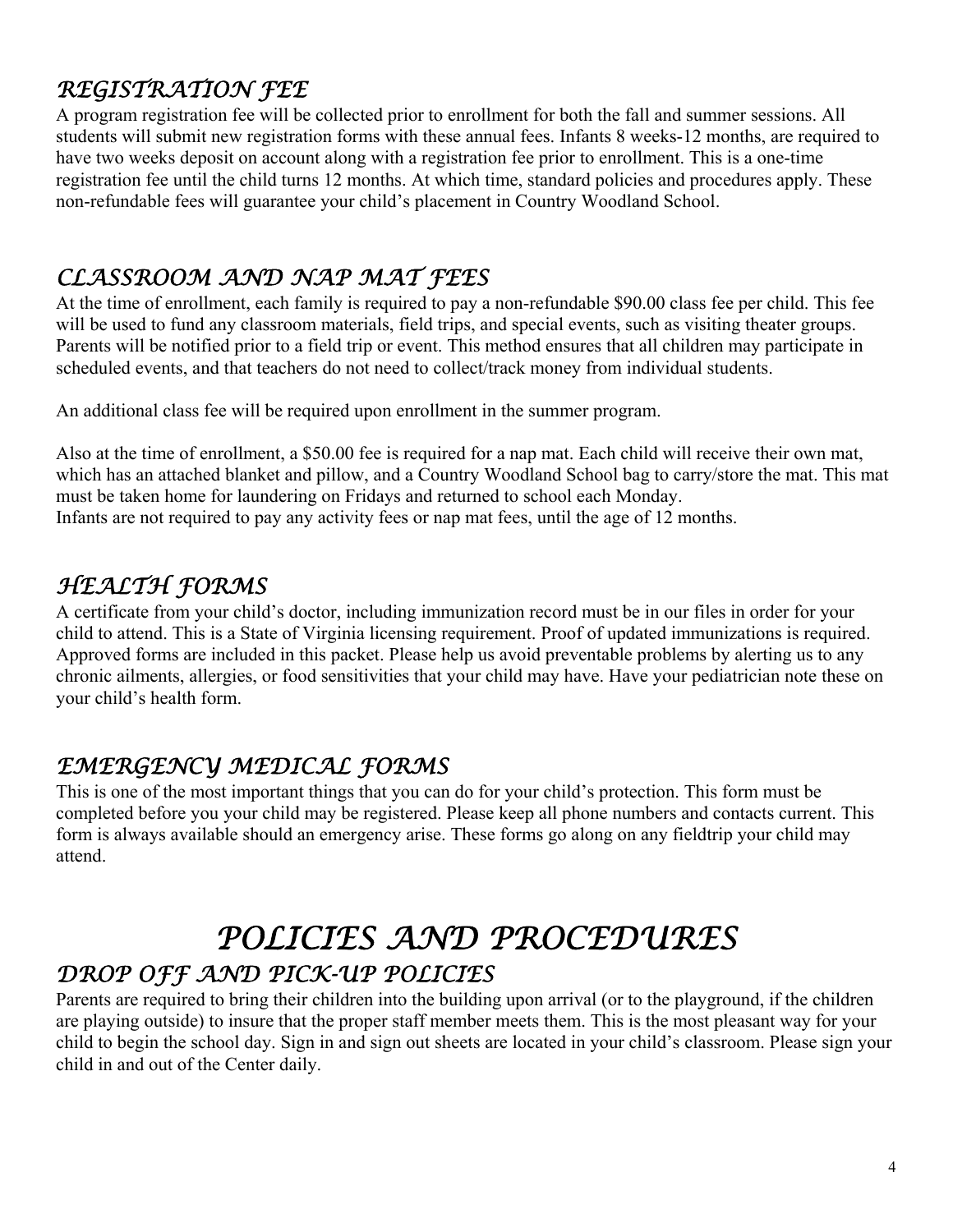When you pick up your child from the playground, or the classroom, please speak with one of the caregivers in charge and then pick up the artwork, daily report, and any other papers in your child's cubbie. Remember that your child has looked forward all day to showing you his or her "work".

Please remember that we will release your child only to those people listed on your registration form. If for any reason someone not listed on your form must pick up your child, please notify the office in advance. Whoever picks up your child will be required to show ID.

Parents of infants only, no siblings, are permitted in our infant room. This is for health and safety reasons. We ask that children are not retrieved from the playground using the rear infant door. This is also for health and safety reasons.

Please be careful when using the parking lot. You can never tell when a child may dart away from a parent and run in front or back of your car. With their safety in mind, please drive slowly as you approach the school. Also, for safety reasons please turn off your engine while your car is parked.

#### *STUDENT VACATION POLICY*

After one year of attendance, one-week vacation credit for children will be authorized. Any vacation exceeding one week will be charged at the full weekly tuition rate. If the vacation week is not used, it cannot be held over until the following year. Also, a vacation week cannot be used early or "borrowed" against a future vacation week. Individuals not wishing to pay may withdraw for more than one week but will not have their position retained. They will be placed on a waiting list and must register as a new enrollee when they return and pay all applicable fees. Vacation credits may not be applied if the child is in attendance for any portion of the vacation week. Vacation year is determined from the date of enrollment.

#### *ABSENCES*

When it is necessary that a child be absent for any reason, it is requested that you call our office by 9:00 am to report the absence. No reduction in tuition is allowed because of absences due to illness or otherwise.

#### *HEALTH AND WELLNESS POLICY*

Our goal is a school full of healthy children. We can come close to achieving this goal if parents and staff work together. Our staff members practice and teach good health habits, such as hand washing before meals and after toileting. We ask that parents do their part by keeping ill children out of school. We know that unplanned absences from work mean hardship for many parents. We recommend that you have a relative, baby-sitter, or friend lined up for backup care when your child is ill.

Several of our staff members have training to screen children for signs and symptoms of communicable disease. Screening is done in the morning as the children arrive, as part of our normal greeting procedure. If a child has a temperature over 100 degrees or other signs of communicable illness (such as, but not limited to; Diarrhea or vomiting, unidentifiable rash, etc.) while at school, we will make the child comfortable, separate him or her from the other children, and call the parent to pick-up the child immediately or at least within the hour of being contacted. If a parent cannot be reached the staff will attempt to call the emergency contact persons listed in your childs file. A child with the above mentioned symptoms must remain home for a minimum period of 24 hours. The child may return to school once he/she has been free of fever of 100 degrees or higher, (without the use of fever reducing medication) diarrhea, vomiting, or any other symptoms of communicable disease after 24 hours or sooner if accompanied by a doctor's note stating he/she is not contagious and is well enough to participate in all activities including outdoor time. Lice will require proof of treatment before returning to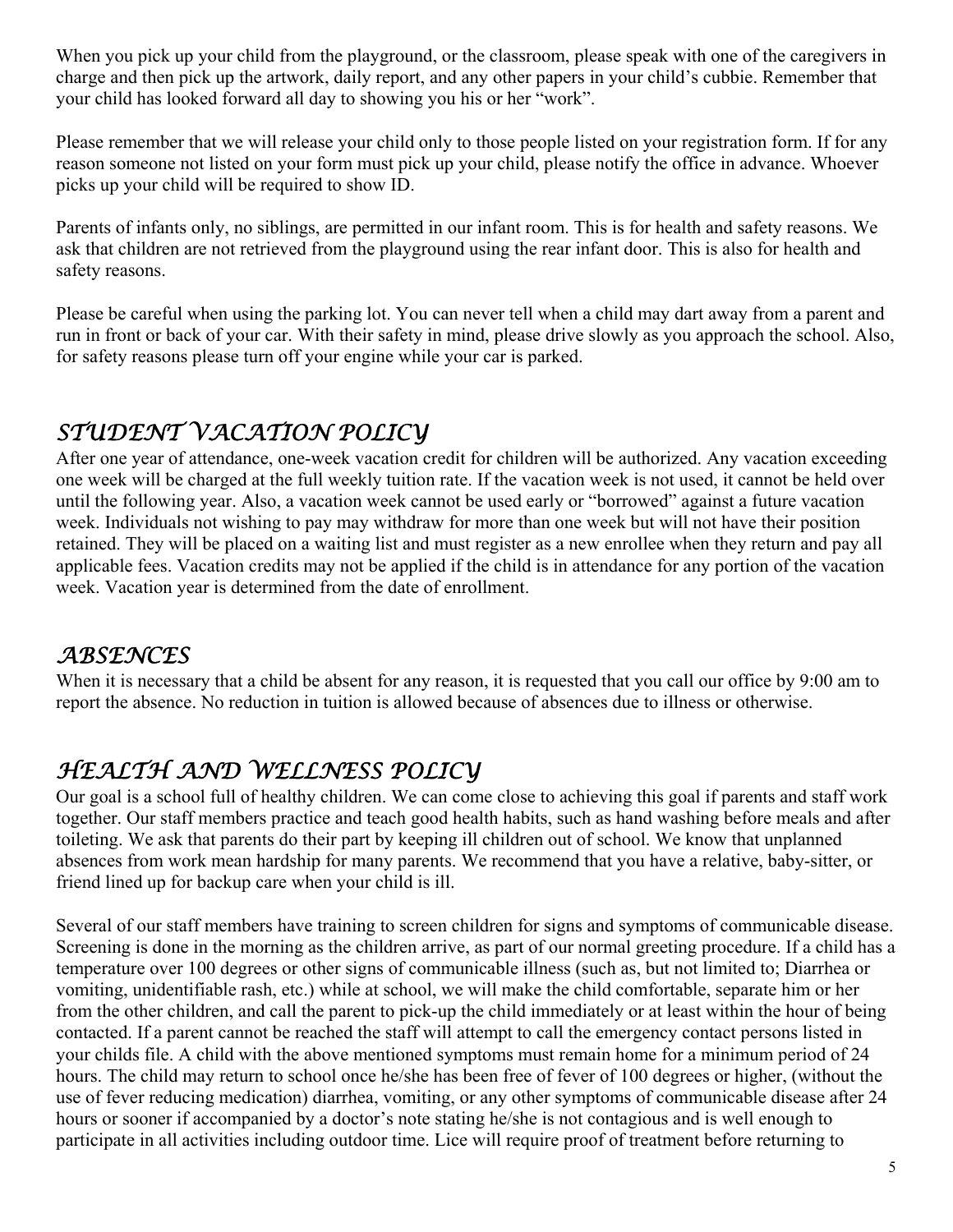school. Pink eye, ring worm and other circumstances may require a doctor's note before your child may return to school. We ask that if your child has these symptoms at home you abide by the same policies. This reduces the risk of your child passing on an illness or virus to other children. When your child is excused early from the Center due to illness, you will receive an Early Pick-Up Form, which is to be signed by the parent/guardian and acting supervisor, explaining the reason for dismissal and when the child may return to school.

When a child at the Center has a contagious illness, a notice will be posted so that you may watch for symptoms in your own child.

If your child is exposed to a communicable illness, as defined by the State Board of Health, such as by someone in their household, it must be reported to Country Woodland School within 24 hours, or the next business day. Any life threatening diseases must be reported immediately.

Please make sure the information on your child's registration form is up to date so we can reach you if your child becomes ill or injured. If the school is unable to contact you, the other people listed on the registration form will be called. Please list people who will know your whereabouts or who could pick up your child if you cannot be reached. If your routine changes, please stop by the office and leave a number where you can be reached for that day.

#### *MEDICATION POLICY*

Medication (this includes over the counter and prescription) will not be administered by Country Woodland Staff. Parents/legal guardians may come to the school at any time during the day to give their child medication. EXCEPTION: Life sustaining medication, as determined by the ADA (Americans With Disabilities Act) will be administered with appropriate paper work filled out by a doctor and a parent/legal guardian. Country Woodland staff, accordingly trained as determined by the state of Virginia, will be permitted to administer life sustaining medication. A log book will be kept of all medications administered at Country Woodland School. All medication must be taken home when the authorization form or actual medication expires.

 Diaper rash ointment, sun screen and insect repellent may be applied to your child with written parent authorization. Forms are available in the office. You would need to supply the actual ointment in its original container, labeled with your child's name. Teachers will apply these ointments and/or repellents. Children will not be permitted to apply to themselves. The application of diaper rash cream and insect repellent will be documented each time and then kept in your child's file. All ointments/repellent must be taken home or disposed of once expired.

Please leave any and all life sustaining medicine/ointment with a staff member. Under no circumstances may the child retain possession of any medication once he/she comes under the supervision of Country Woodland School. We will make sure it is stored in a locked cabinet, refrigerator or other acceptable area not accessible to the children. If all of the above instructions are not followed, the medication will not be given or ointment/repellent applied.

**THERE WILL BE NO EXCEPTIONS TO THE ABOVE POLICY.** 

#### *DISCIPLINE POLICY*

School rules defining limits and expected behaviors are made with the children's ages and abilities in mind. These rules are explained in each classroom in a way the children can understand. Discipline based on these rules depends on a foundation of mutual respect and affection between teacher and child. Our teachers are aware of their responsibility as role models, and know that an important part of their job is the teaching of safety rules and social skills. Good behavior is encouraged by suggesting and praising appropriate actions as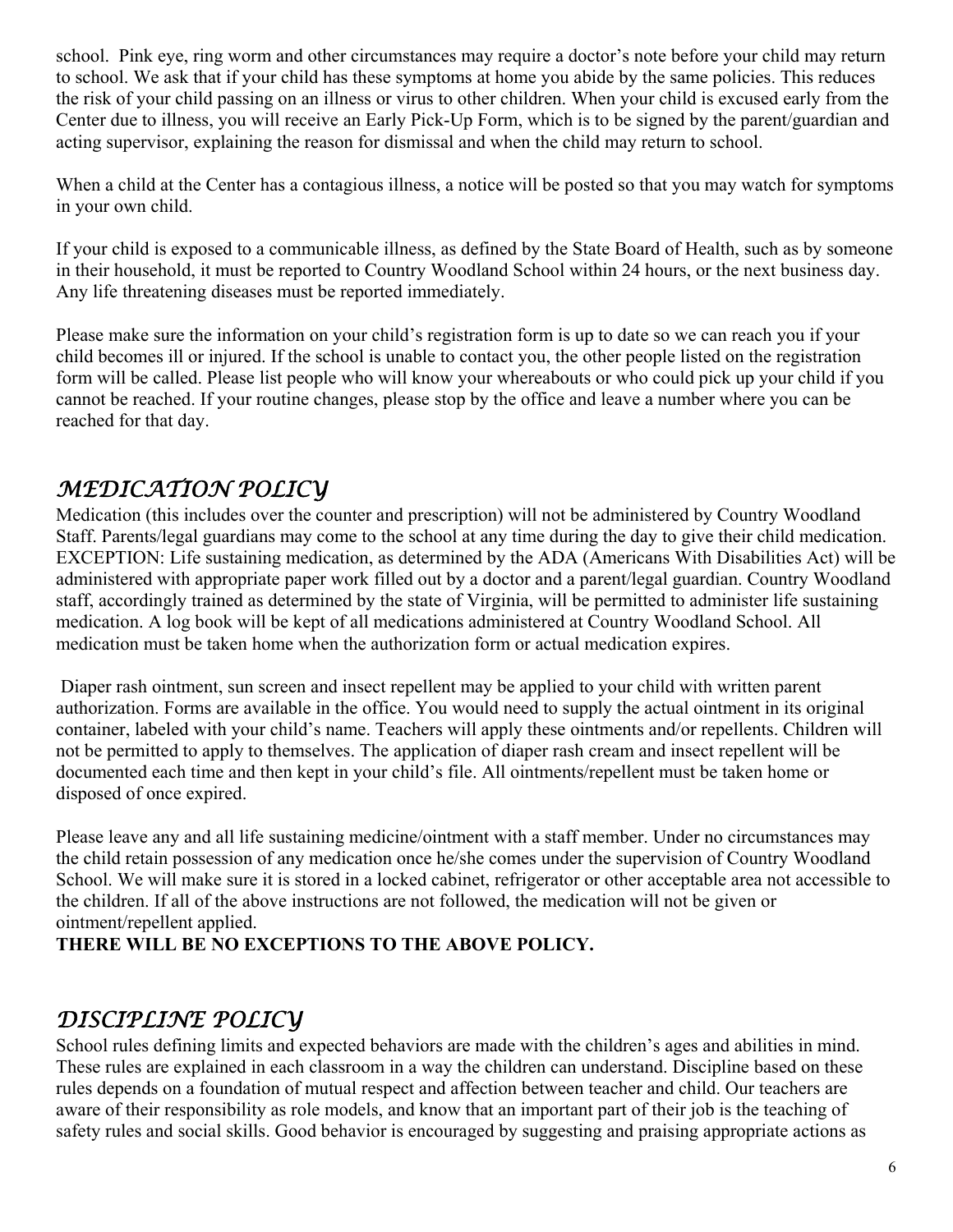well as by telling the children what not to do. Physical punishment and verbal abuse are unacceptable, and not used. Likewise, we do not force or withhold food or naps. Toileting accidents, a natural childhood occurrence are not punished.

As teachers, our role is to guide each child toward behavior that is safe and sociable. We do not expect perfection. Children need, and expect, adults to set limits which they cannot make for themselves. Discipline is the enforcing of these limits through the use of both guidance and positive redirection. Effective discipline is fair and consistent. When misbehavior occurs, we focus our disapproval on the child's actions, not on the child. We find that redirection to a positive activity teaches the child appropriate behavior. However, sometimes a child needs to be separated from the group and put in "time-out" for a few minutes. "Time-out" means that the child is placed on a chair, apart from the group, but within view of the teacher. This gives the child a chance to calm down and ponder the desirability of behaving in a way that allows him or her to remain a part of the group.

Behavior out of the ordinary is communicated to parents either on notes, which the parents should sign, or by telephone. This is for your information, and so that you may reinforce our discipline by talking with your child. In some cases, a parent-teacher conference may be needed to decide on a joint approach to discipline

#### *POLICY ON REPORTING CHILD ABUSE*

State law requires that child care staff be cognizant of maltreatment of children, and to report suspected child neglect or abuse to Social Services. Maltreatment usually falls into one or more of four general areas: physical abuse, neglect, emotional maltreatment, and sexual abuse. Indicators are basically of three types:

- Physical Child's appearance (including presence of physical injury)
- Behavior
- Environmental / Circumstantial Includes social, cultural, or familial factors which are known to correlate with various kinds of abuse and neglect.

Persons making complaints and reports are, by law, immune from any civil liability if they act in good faith. Any person required to report, who is found guilty of not reporting suspected child abuse, can be fined.

### *FOOD POLICY*

Country Woodland School serves a hot, well-balanced, nutritious lunch at noon, which is catered. A midmorning and afternoon snack are also served. Children may bring in special treats from home to share with their class for special occasions such as birthdays and holiday parties. Except for health or religious purposes, children may not bring candy, gum, or food from home to school. Children who require a special diet must have a letter from their pediatrician.

### *TOYS AT SCHOOL*

Occasionally, small, personal, well marked toys or books may be brought from home. Please do not make this a daily habit. The teachers will designate the special days for "Show and Tell". We discourage animals being brought to the Center; please do not ask the office. Toy guns, bows and arrows, and knives are not allowed. Because of conflicts which arise in trying to identify unmarked personal toys, should there be any question of ownership of a toy because it was not marked clearly with the child's name; the toy shall become property of the center for the enjoyment of all. We cannot be held responsible for loss or damage of any toys brought by the children, although we make a special effort to preserve them and it is seldom that a well-marked toy is lost.

#### *SCHOOL DRESS*

Please dress your child in clothes that are comfortable, washable, and appropriate for a day of play and learning. All clothing (especially those that can be taken off and misplaced such as hats, sweaters, mittens, coats, etc.)